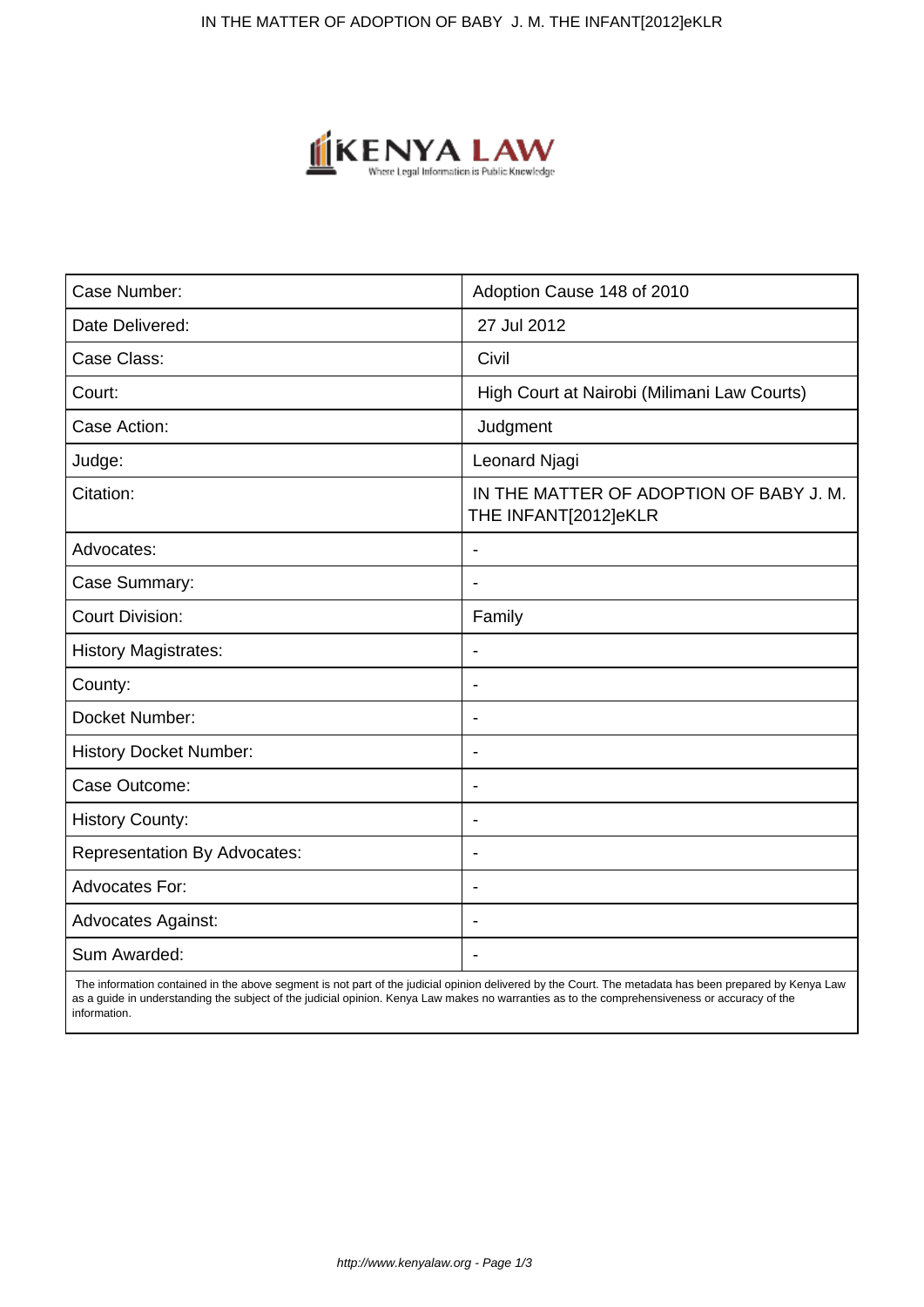# **REPUBLIC OF KENYA**

# **High Court at Nairobi (Nairobi Law Courts)**

# **Adoption Cause 148 of 2010**

**IN THE MATTER OF ADOPTION OF**

**BABY J. M. THE INFANT**

**AND**

 **E. I. K.**

**M. W. K.……………………………....APPLICANTS**

# **JUDGMENT**

By an Originating Summons dated 30<sup>th</sup> September, 2010, the Applicants herein sought from the court the following orders-

# **1. That A.W.G. of P.O. Box {particulars withheld} in the Republic of Kenya be appointed guardian ad litem of the child J. M.**

# **2. That E.I.K. and M.W.K. be authorized to adopt the said child.**

## **3. That upon the making of the adoption order the child be known as E.K.I.**

Prayer 1 was granted on  $8<sup>th</sup>$  July, 2011 whereby A.W.G. was duly appointed guardian ad litem. The present hearing is in respect of prayer 2 and 3.

 The Applicants appeared in person as they had no legal representation. On behalf of both of them, the second Applicant, M.W.K., told the court that their application was for the adoption of baby E.K.I., currently known as J.M. The child was abandoned by his biological mother at the Machakos District Hospital. The child was subsequently admitted to Hope House Babies Home, on 27<sup>th</sup> October. 2004 and later placed with the Applicant's on 21<sup>st</sup> February, 2005 when he was eight months old. He has since been under their continuous care and control. No one ever went forth to claim the child, and on 15<sup>th</sup> November, 2010 the child Welfare Society of Kenya declared the child free for adoption. The Applicants now apply for a court order for adoption.

 M.W.K. was born in 1966 and went to school up to 1986. She then went to college in 1988 and completed her course in 1990 after which she was employed as a Medical Laboratory Technician. She